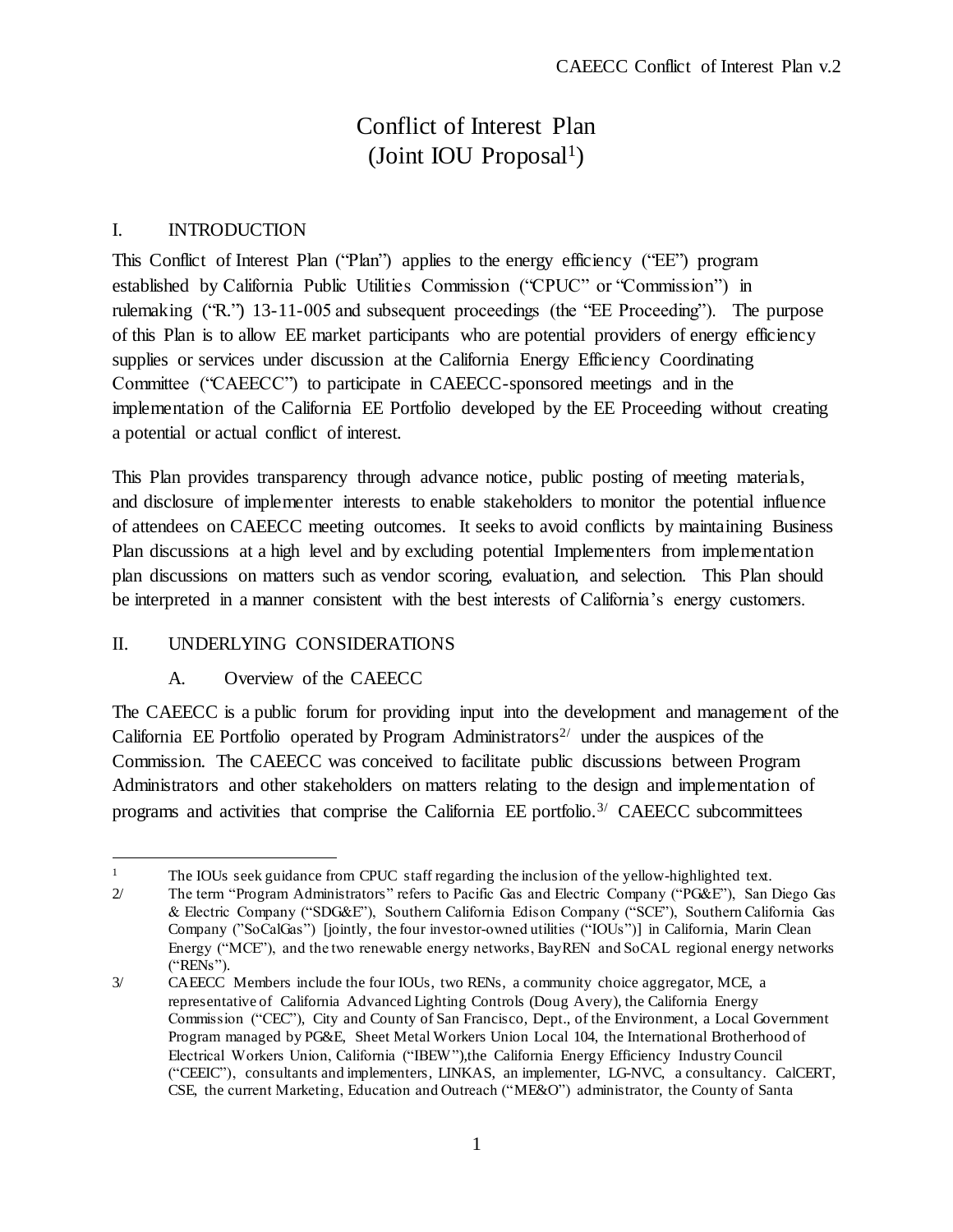address strategies for meeting the energy savings needs of individual sectors. Subcommittee meetings are open to Market Actors as well as Implementers, representatives of local governments, and other members of the public. CAEECC strives to allow Market Actors, including Implementers, to engage in CAEECC discussions to the fullest extent possible, short of creating conditions that foster the inappropriate influence situations that the CPUC seeks to avoid.

The term "Market Actor" refers to an entity, or a parent, affiliate or subsidiary of such entity, that may provide or offer to provide for compensation equipment, devices, plans, knowledge, services or a combination of the foregoing, to produce energy savings under one or more of the Rolling Portfolios authorized in D.15-10-026. Market Actors include Implementers.

An "Implementer" is an entity, or a parent, affiliate or subsidiary of such entity that (1) engages or may engage in the program design, implementation, marketing, and/or evaluation of an EE program conducted by a Program Administrator supervised by the CPUC, which (2) either has not waived eligibility to receive funds from the provision of any product or service related to the CAEECC's function, or plans to seek EE funds subject to the administration of a Program Administrator, and (3) is not a Program Administrator. An Implementer may financially benefit from choices made in the CAEECC and subsequent processes influenced by the CAEECC process. The term "Implementer" includes potential Implementers.

B. Identifying the Potential for a Conflict of Interest

Market Actors may participate in multiple functions of the CAEECC. For example, a Market Actor could provide input into a Business Plan and then become a Program Implementer who delivers a program in the Business Plan. A potential or actual conflict of interest arises if a Market Actor gains an unfair advantage by influencing the design of a Business Plan or selection of an implementation plan to its own advantage, and then delivers a program or services related to a program to carry out the plan, that is not in the public's best interest.

This Plan seeks to minimize the risk that the participation of Market Actors in CAEECCsponsored meetings could lead to conflicts of interest that arise, for example, because of the possibility that (1) the meetings provide confidential or other information that would allow certain Market Actors unique competitive advantages in future solicitations; (2) discussions create unreasonable bias in favor of a Market Actor's services or products; and (3) EE program evaluation criteria are adopted that unduly favor certain Market Actor(s) over others that could provide equal or better energy benefits.

C. Preferred Approach Toward a Solution

j

Barbara, a representative of San Joaquin Valley, the Greenlining Institute, and the CPUC's Office of Ratepayer Advocates.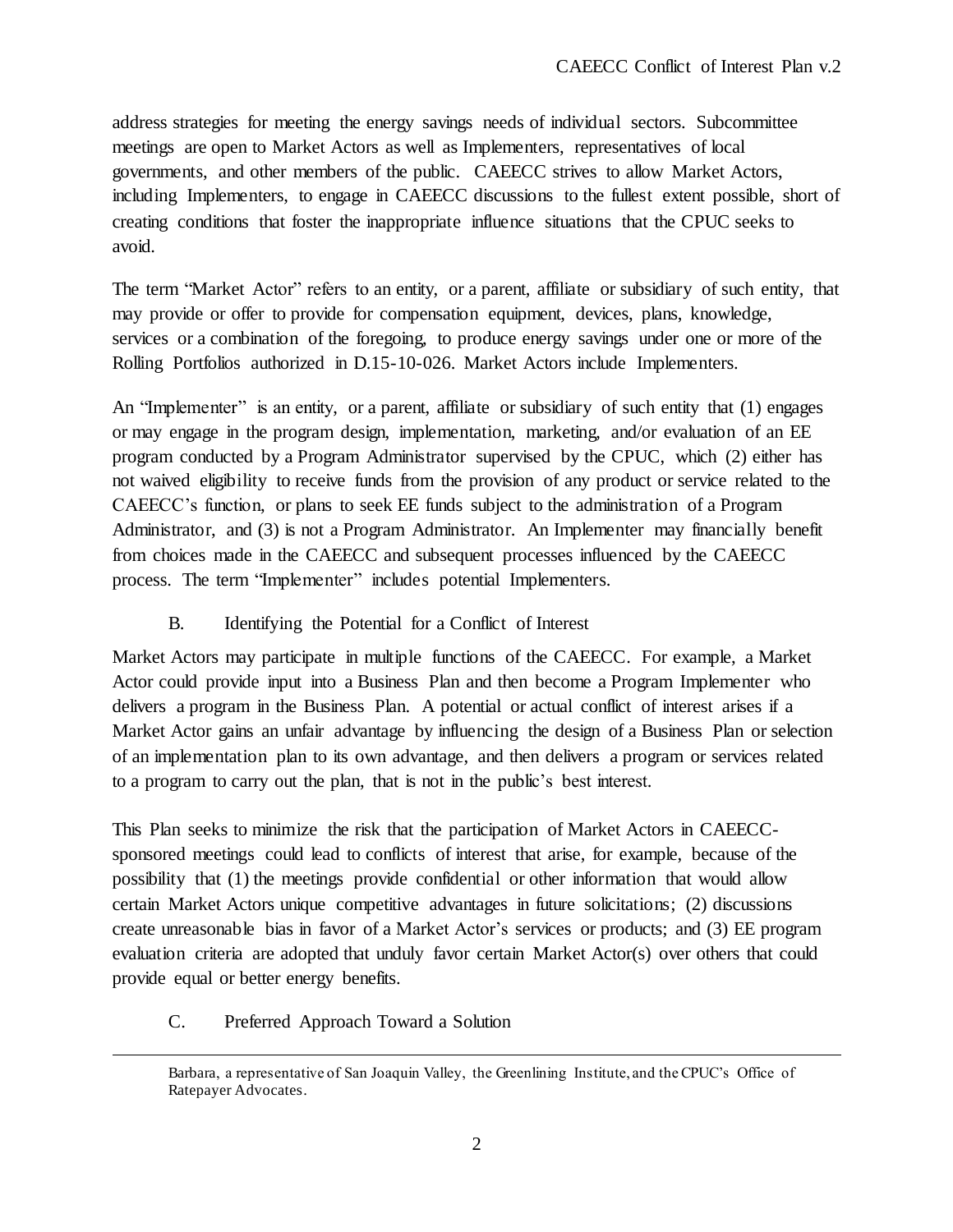Our shared strategy for preventing conflicts of interest should continue to encourage maximum stakeholder participation in Business Plan development processes and input from Market Actors concerning products, market sectors, need, delivery systems, etc. to best inform the selection of implementation plans.

While CAEECC meetings are public forums, they should be moderated in a way that minimizes the potential for Market Actors in attendance to gain any unfair advantage when competing to perform work discussed at CAEECC meetings and discourages any participant from influencing Program Administrators' exercise of discretion to select Implementers. This is consistent with the CPUC's conflict of interest standards for utility participation as a bidder in utility energy procurement solicitations. When procuring supply side resources, the utility establishes the performance criteria for the resource being procured. If the utility infrastructure side submits a proposal into the solicitation, infrastructure personnel cannot participate in the adoption of selection criteria or process, such as scoring, ranking, deliberations, and selection. $4/$ 

An open and transparent CAEECC meeting process should be adopted to allow Market Actors to contribute ideas for the development of Business Plans and implementation plan concepts while making sure that they do not unduly influence the design for plans on which they intend to bid. However, if an Implementer has influenced program design through its CAEECC activities such that the existence of bias in favor of selecting that Implementer is more likely than not, CAEECC will refer the issue to the CPUC Energy Division for appropriate resolution.

### III. CONFLICT OF INTEREST PLAN

- A. The CAEECC should adopt a Conflict of Interest Policy which includes the following provisions at a minimum:
	- 1. Each participant in the CAEECC agrees to avoid conduct intended to influence the design or implementation of energy efficiency Business Plans and the selection of implementation plans in a manner that confers an advantage that could directly lead to participant's financial gain at the expense of the public good. "Participant" includes the entity represented by each person attending a CAEECC meeting, in person, virtually, or telephonically.
	- 2. Each CAEECC member, other than a Program Administrator, must disclose whether it or a parent, affiliate, or subsidiary of such member, is currently an Implementer or is planning to become an Implementer.

l

<sup>4/</sup> See, CPUC Decision 07-12-052, pp.201-208.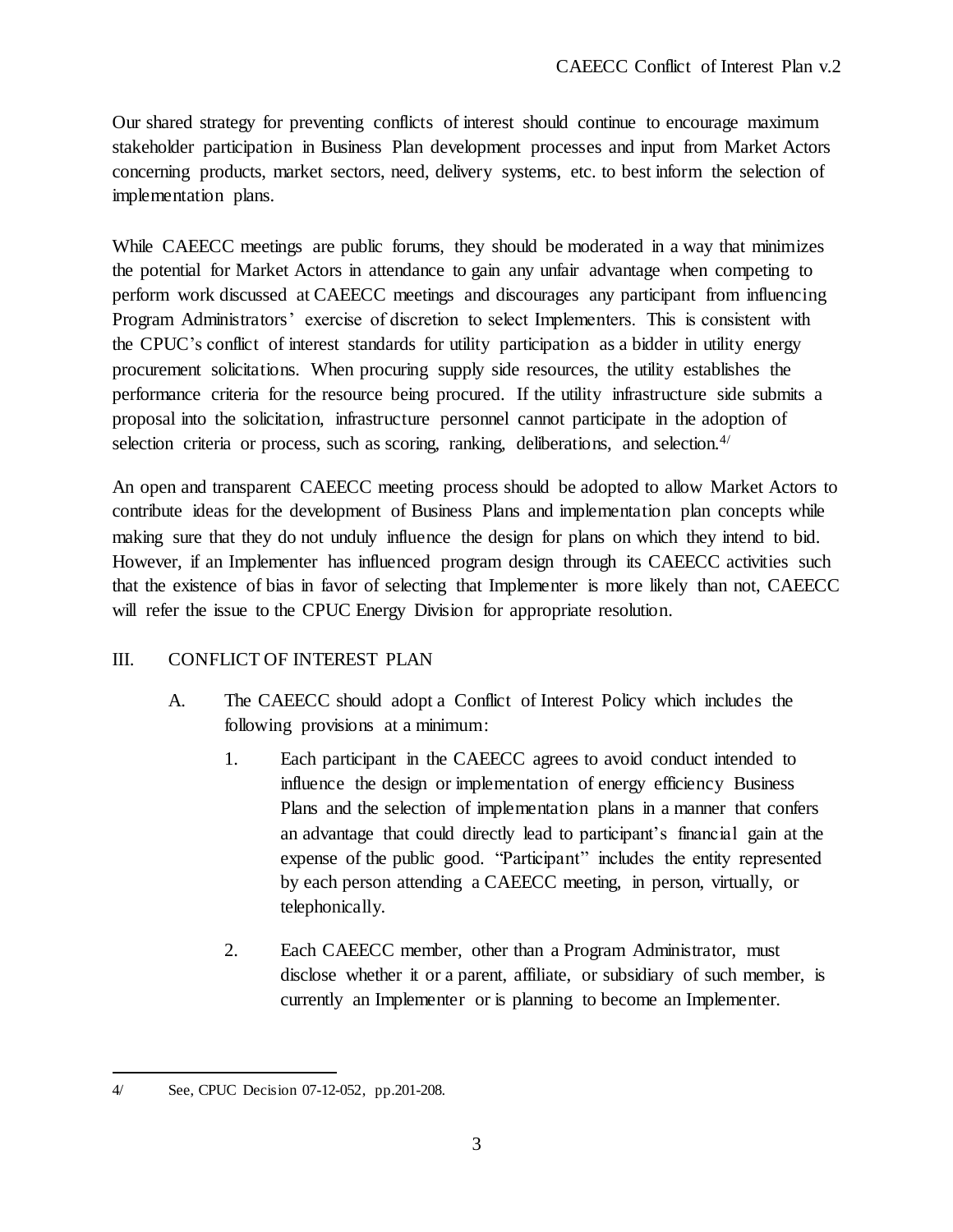- 3. Persons advocating goods or services will self-identify and provide a full disclosure that they are, or plan to be, providers of the goods or services that are potentially marketable to EE programs.
- B. Conflicts of interest will be discouraged through open meetings and transparent communications.
	- 1. Allow full public participation in meetings by providing reasonable notice and accessibility. Notify parties on the R.13-11-005 service list and post on the internet.
	- 2. The chair/facilitator of each committee, sector sub-committee, and working group will prepare and post an agenda that identifies each meeting as either a Business Plan or implementation plan meeting after conferring with at least one of the CAEECC co-chairs.
	- 3. Document attendance and monitor participation in program design through meeting minutes, which shall be posted on an appropriate internet site.
		- a. Participants by phone must identify themselves before speaking.
		- b. Subcommittee and working group meeting notes should attribute action proposals to specific participants.
	- 4. Allow participants to raise any perceived conflicts of interest to Program Administrator staff either at the CAEECC meeting or within [15] days thereof.
- C. CAEECC meetings will be limited to high-level issues to minimize potential influence by Market Actors.
	- 1. Business Plans should not contain information that is so specific that it could advantage Market Actors who contribute to their development. Examples of information that should not be included are listed in the "Business Plan Guidance Document" dated May 2, 2016, prepared by Commission Staff.
	- 2. CAEECC meetings will not be used as a forum by which Program Administrators establish or offer selection criteria, evaluation, scoring, and ranking, or discuss proposals and compile the "short list" of potential Implementers.